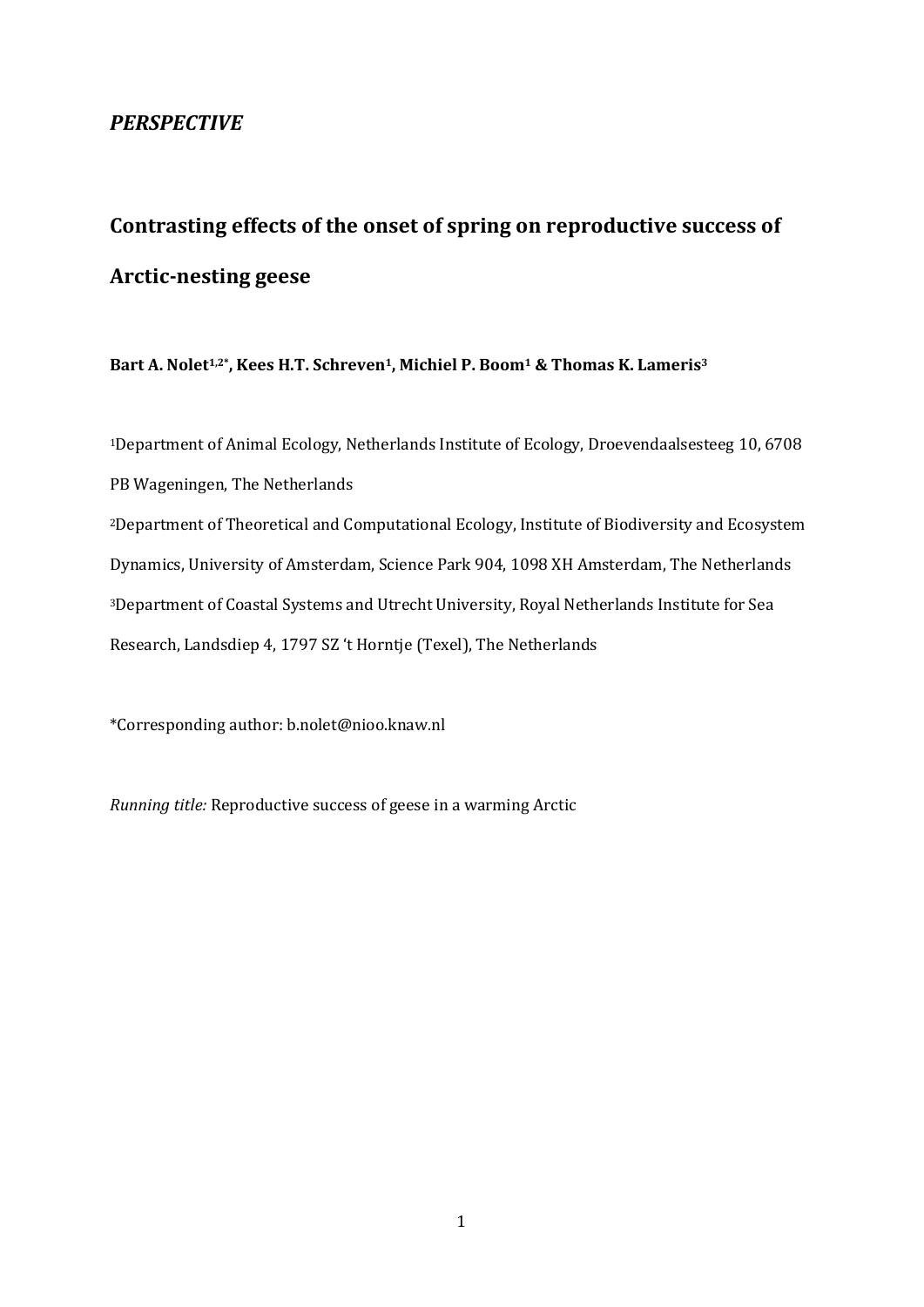#### ABSTRACT

Breeding output of geese, measured as the proportion of juveniles in autumn or winter flocks, is lower in years with a late onset of spring in some species, but higher in at least one other species. Here we argue this is because the timing of spring affects different stages of the reproductive cycle differently in different species. Because the effects on two different stages are opposite, the combined effects can result in either a positive or a negative overall effect. These stages are the pre-laying, laying and nesting phase on the one hand, and the hatchling, fledgling and juvenile phase on the other hand. The first phase is predominantly positively affected by an early snowmelt, with higher breeding propensity, clutch size and nest success. The second phase on the other hand is negatively affected by early snowmelt, because of a mismatch with a nutrient food peak, leading to slow gosling growth and reduced survival. We argue that recognition of this chain of events is crucial when one wants to predict goose productivity and eventually goose population dynamics. In a rapidly warming Arctic, the negative effects of a mismatch might become increasingly important.

Keywords: Arctic warming, breeding propensity, climate change, clutch size, fledgling survival, hatchling growth, nest success, phenological mismatch, snowmelt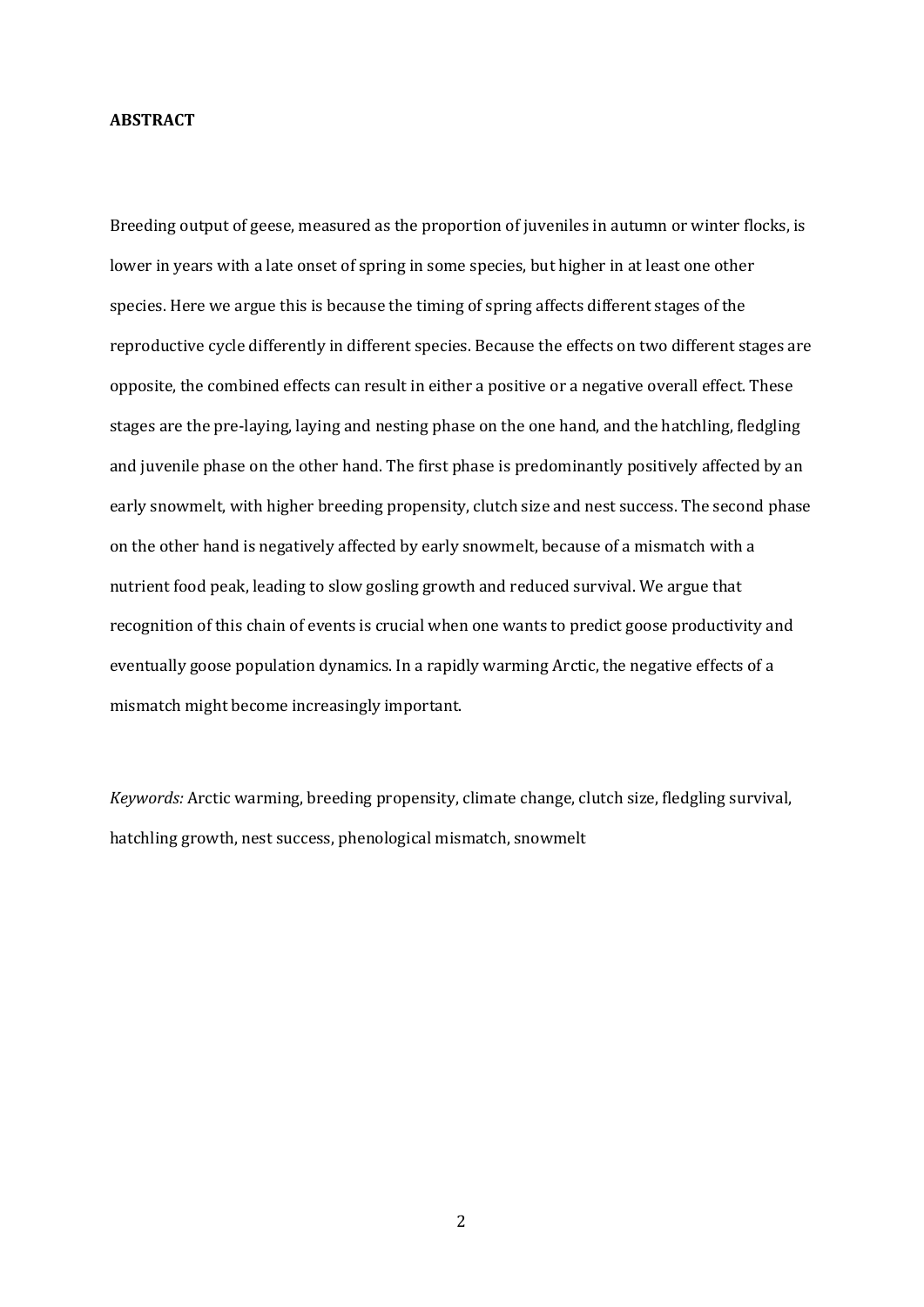Plant and animals are responding to the rapid changes in climate, for instance by advancing spring events like sprouting and egg-laying (Parmesan and Yohe 2003). Species react with specific sensitivities to various cues in the environment, which may change at different rates with climate, and hence not all species respond to the same extent to the changing climate. Plants and primary consumers tend to react more strongly than secondary consumers, resulting in so-called mismatches between these trophic levels (Thackeray et al. 2010). A well-known example is the reproduction of insectivorous birds becoming mistimed with the peak in insects (Visser et al. 1998, Visser et al. 2012). But also the reproduction of primary consumers may become mistimed, albeit more with a peak in nutritive quality of food rather than a peak in food biomass (Nolet et al. 2005, Doiron et al. 2015). Because cues vary over time as well as space, such mistimed reproduction is most likely to occur in long-distance migrants, in which adjustments in the timing of reproduction are constrained by timing of migration (Both and Visser 2001, Knudsen et al. 2011).

Climate change is most rapid in the Arctic region (Serreze and Francis 2006, Pithan and Mauritsen 2014, Box et al. 2019). This can have large consequences for the many birds that migrate long distances to the Arctic to benefit from the short but productive growing season, while enjoying reduced competition and predation (Sedinger and Raveling 1986, McKinnon et al. 2010, Somveille et al. 2018). In Arctic-nesting geese, their precocial young grow fast when they are able to feed on young, nitrogen-rich plants (Lepage et al. 1998, Richman et al. 2015). In the Arctic breeding areas, plant nitrogen concentration peaks at the beginning of the growing season shortly after snowmelt (van der Graaf et al. 2006, Doiron et al. 2013, Lameris et al. 2018). Accounting for the increase in plant biomass, the peak in nitrogen biomass in their food plants occurs later than the peak in nitrogen concentration, and reproduction is well-timed when hatching coincides with this peak (van der Graaf et al. 2006, Lameris et al. 2017a).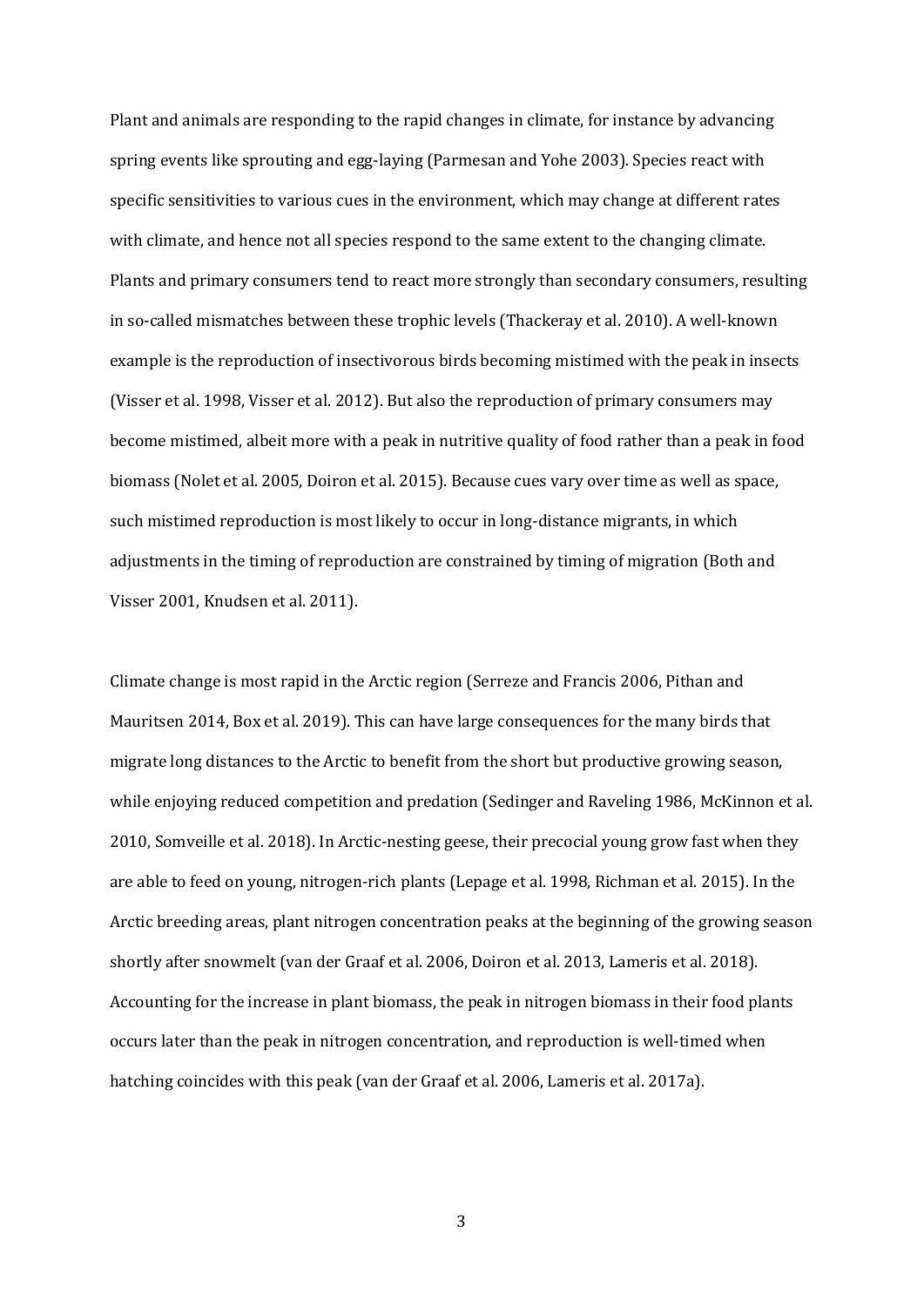In order to ensure well-timed reproduction, timing of spring migration is crucial. Geese time their migratory departure from the temperate zone in spring based on cues including photoperiod as well as the green-up of vegetation (Shariatinajafabadi et al. 2014) or some correlated measure like temperature sum (Duriez et al. 2009, van Wijk et al. 2012). However, green-up or temperature sums are not well correlated along the whole migration routes of the geese, meaning that geese cannot predict the onset of spring in the Arctic from their temperate wintering sites (Tombre et al. 2008, Kölzsch et al. 2015). Since spring has advanced more in the Arctic than in the temperate zone, at least some goose species migrating to the Arctic now arrive too late to benefit from optimal growth conditions, which impacts their reproductive success (Clausen and Clausen 2013, Doiron et al. 2015, Lameris et al. 2017b).

Effects of climate change on the reproduction of Arctic geese are of prime interest to predict future population developments of these birds. How a (progressively) earlier Arctic spring affects goose reproductive output has been studied in various species, based on both short-term annual variation and long-term warming trends. However, the obtained results are paradoxical, in that most studies show higher breeding output, measured as proportion of juveniles in autumn or winter flocks, in years with an early onset of spring (Alisauskas 2002, Trinder et al. 2009, Morrissette et al. 2010, Nolet et al. 2013, Jensen et al. 2014, Cleasby et al. 2017), while one study found a higher reproductive success in years with a late onset of spring (Clausen and Clausen 2013). Here we argue this is because the timing of spring affects different stages of the reproductive cycle differently in different species. Because the effects on the two different stages are opposite, the combined effects can result in either a positive or a negative overall effect.

#### Pre-laying, Laying and Nesting Phase

Arctic-nesting geese are dependent on a short Arctic summer for successful reproduction. They alleviate part of this constraint by extra fueling during spring migration (Kölzsch et al. 2016). In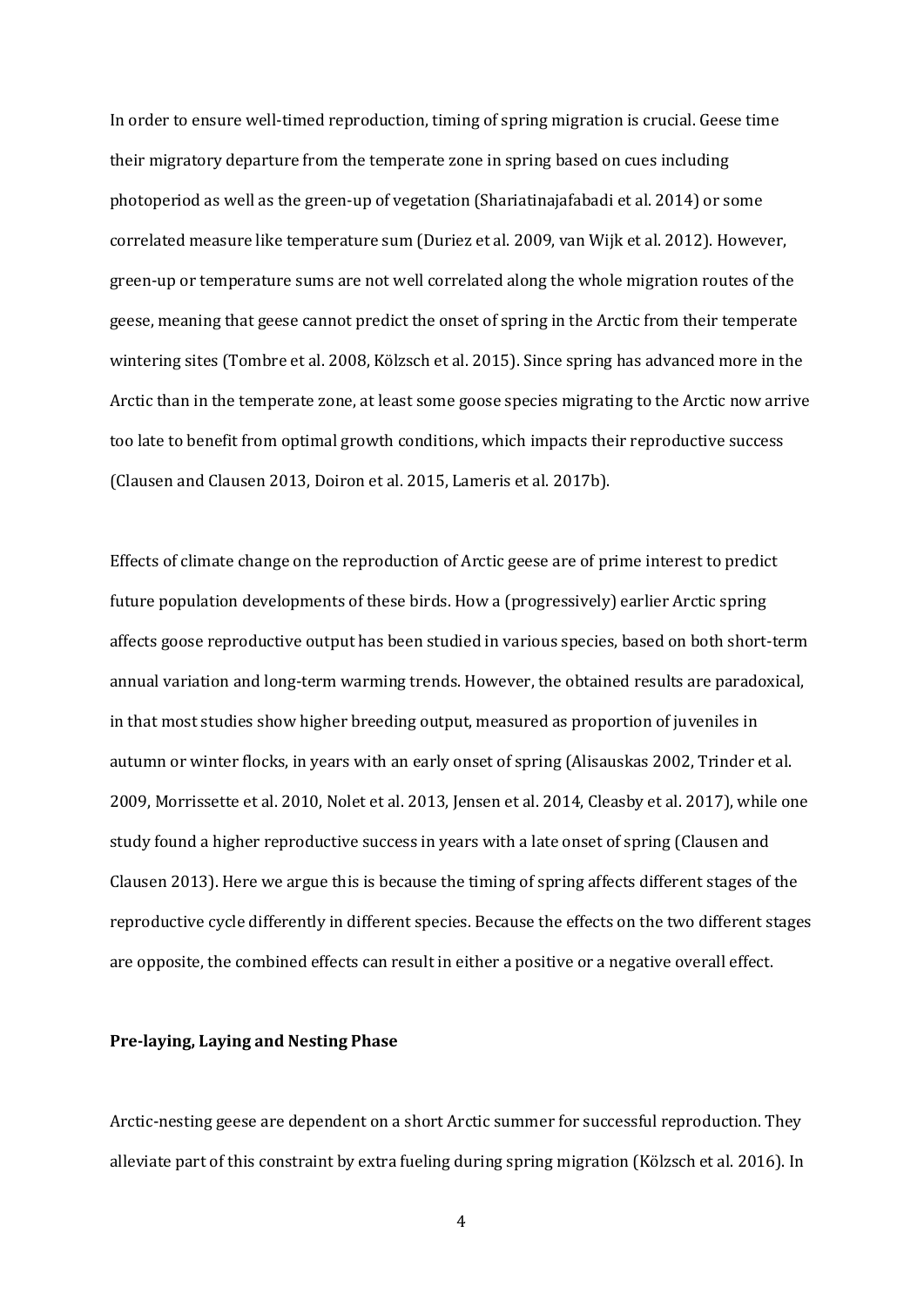years that the geese have more stores on spring staging grounds, they tend to return with more young in autumn, both when measured at the population level (Alisauskas 2002, Mainguy et al. 2002) and at the individual level (Ebbinge and Spaans 1995, Klaassen et al. 2017, Dokter et al. 2018). In unusually early springs, geese may leave stopovers prematurely or skip them altogether to arrive in time but with little stores at the breeding grounds, eventually yielding them little time savings before laying as they compensate by foraging at the pre-breeding grounds (Lameris et al. 2018). Only earlier departure in good condition from wintering grounds would prevent this negative effect of early springs on the first reproductive stage.

Bringing nutrient stores to the breeding grounds enables geese to produce eggs soon after arrival and well before the feeding conditions are optimal (Perrins 1970, Ryder 1970, Ankney 1984, Drent et al. 2003, Van der Jeugd et al. 2009). Geese use a mixture of so-called capital and income strategies, with eggs being partly produced from body stores and partly from local resources (Budeau et al. 1991, Gauthier et al. 2003, Schmutz et al. 2006, Hahn et al. 2011, Klaassen et al. 2017). Whether more or less capital is being used depends on the species' body size and migration distance (Hobson et al. 2011), their foraging ecology (i.e. being grubbers or grazers) (Sharp et al. 2013), but also on the spring food conditions (Klaassen et al. 2017, Hupp et al. 2018, Lameris et al. 2018).

A further part of the body stores is needed to fuel incubation, when the females cannot feed long enough to maintain body weight (Ankney and MacInnes 1978, Budeau et al. 1991, Spaans et al. 2007, Eichhorn et al. 2010). In their decision regarding when to commence nesting, the birds face a trade-off between current and future reproductive success (Daan et al. 1990), and geese with too low pre-laying body condition are therefore expected to refrain from breeding (Drent et al. 2003). Body stores are especially important in late springs, when only geese with ample body stores have prospects of successfully raising offspring, resulting in a lower breeding propensity when snowmelt is late (Reed et al. 2004, Dickey et al. 2008, Anderson et al. 2014) (Fig. 1).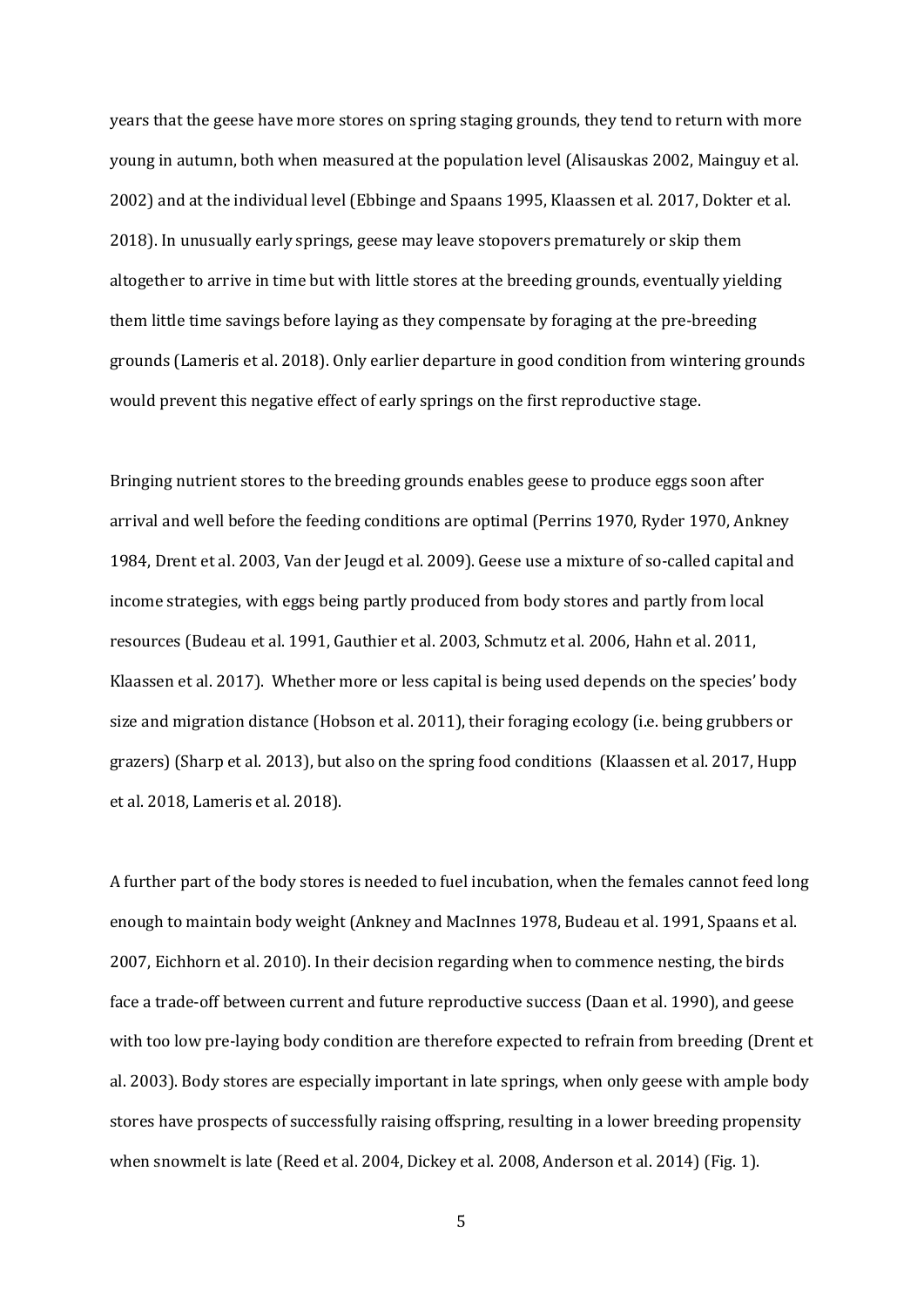Birds face another trade-off between the seasonal increase in potential clutch size and the seasonal decline in egg value because of a lower recruitment of later hatched young (Drent and Daan 1980, Lepage et al. 2000). This trade-off can explain the general seasonal decline in clutch size, as nicely illustrated by a condition-dependent model (Rowe et al. 1994). This model also predicts that in a late season, with egg value declining, a slower build-up of body condition due to snow cover will lead to smaller clutches and laying at relatively high snow cover. Indeed, in years when snow melts late, Arctic-nesting geese start nesting at some later date (Prop and De Vries 1993, Cooke et al. 1995, Madsen et al. 2007), but relative to snowmelt, they commence nesting at a higher snow cover (Barry 1962, Lindberg et al. 1997, Bêty et al. 2003). Greater Snow Geese (Anser caerulescens atlanticus), for instance, commence egg-laying after snow melt in early springs, and at a later date but before snow melt in late springs (Gauthier et al. 2013). Like in other bird species (Murphy 1986, Perrins and McCleery 1989), clutch size in geese is generally smaller in late springs (Barry 1962, Raveling 1978, Madsen et al. 2007, Ross et al. 2017). While this can be viewed as the optimal decision in late springs, a mechanistic explanation is that for geese, being partly income breeders, poorer feeding conditions in the Arctic in late springs can only support smaller clutches (van Oudenhove et al. 2014) (Fig. 1).

Laying a smaller clutch may compensate for the lower pre-laying condition of the female, explaining equal body weights at the start of incubation irrespective of spring being early or late (Ankney and MacInnes 1978, Spaans et al. 2007, Sénéchal et al. 2011). Commencing nesting at a higher snow cover in late springs may however force incubating females to engage in longer nest recesses in search for food (Eichholz and Sedinger 1999), exposing the nests to egg predation (Samelius and Alisauskas 2001, Bêty et al. 2002); egg predation may also increase indirectly by an extended incubation period (Aldrich and Raveling 1993, Tombre and Erikstad 1996). As a result, nest success (i.e., the proportion of nests which at least one egg surviving) is typically lower in late springs (Madsen et al. 2007) (Fig. 1). However, females do not only need to feed but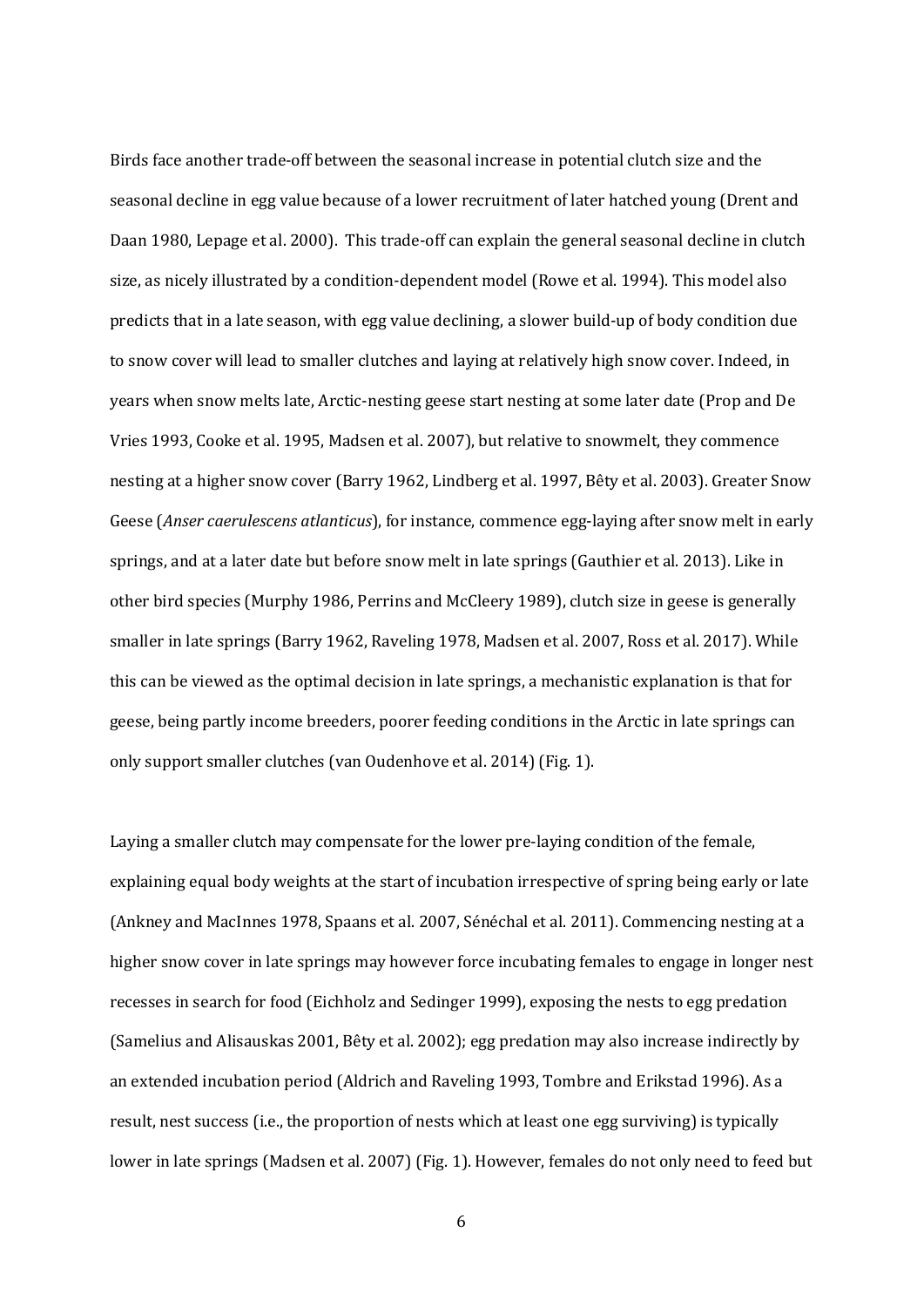also drink during nest recesses, which may complicate matters. Early snow melt may lead to unusually dry conditions in mesic tundra habitats, forcing incubating females to move over greater distances to drink and thus engage in longer rather than shorter nest recesses, thereby increasing nest predation (Lecomte et al. 2009).

Early snowmelt may also be associated with an increased incubation success (being defined here as the product of nest success, egg survival and hatching success; see Rockwell et al. 1993) through direct positive temperature effects on eggs. At least in one study hatching success (but not egg survival) was related to spring temperature (van Oudenhove et al. 2014).

#### Hatchling, Fledgling and Juvenile Phase

As mentioned above, goose reproduction is well-timed when hatching coincides with the peak in nitrogen biomass (van der Graaf et al. 2006). Early-hatched goslings grow faster than those hatching late (Cooch et al. 1991, Sedinger and Flint 1991, Lindholm et al. 1994, Lepage et al. 1999), because the latter ones already suffer from declining protein concentrations in their food plants (Richman et al. 2015). With climate warming, the timing of hatch becomes increasingly mismatched with the peak in food quality (Doiron et al. 2015). This causes the hatchlings to grow slower (Brook et al. 2015, Ross et al. 2018), and to have a lower chance of survival up to fledging (Lindholm et al. 1994, Lameris et al. 2018, Ross et al. 2018). This slower growth increases the length of the period in which goslings are vulnerable to size-dependent predation (Ricklefs and Starck 1998, Samelius and Alisauskas 1999, Dmitriew 2011). In general, smaller goslings in poor condition are expected to be most vulnerable (Williams et al. 1993). Slowly growing goslings also experience increased thermoregulatory costs due to their smaller size, which might contribute to a lower survival (Lindholm et al. 1994, Fortin et al. 2000, Gauthier et al. 2006) (Fig. 1).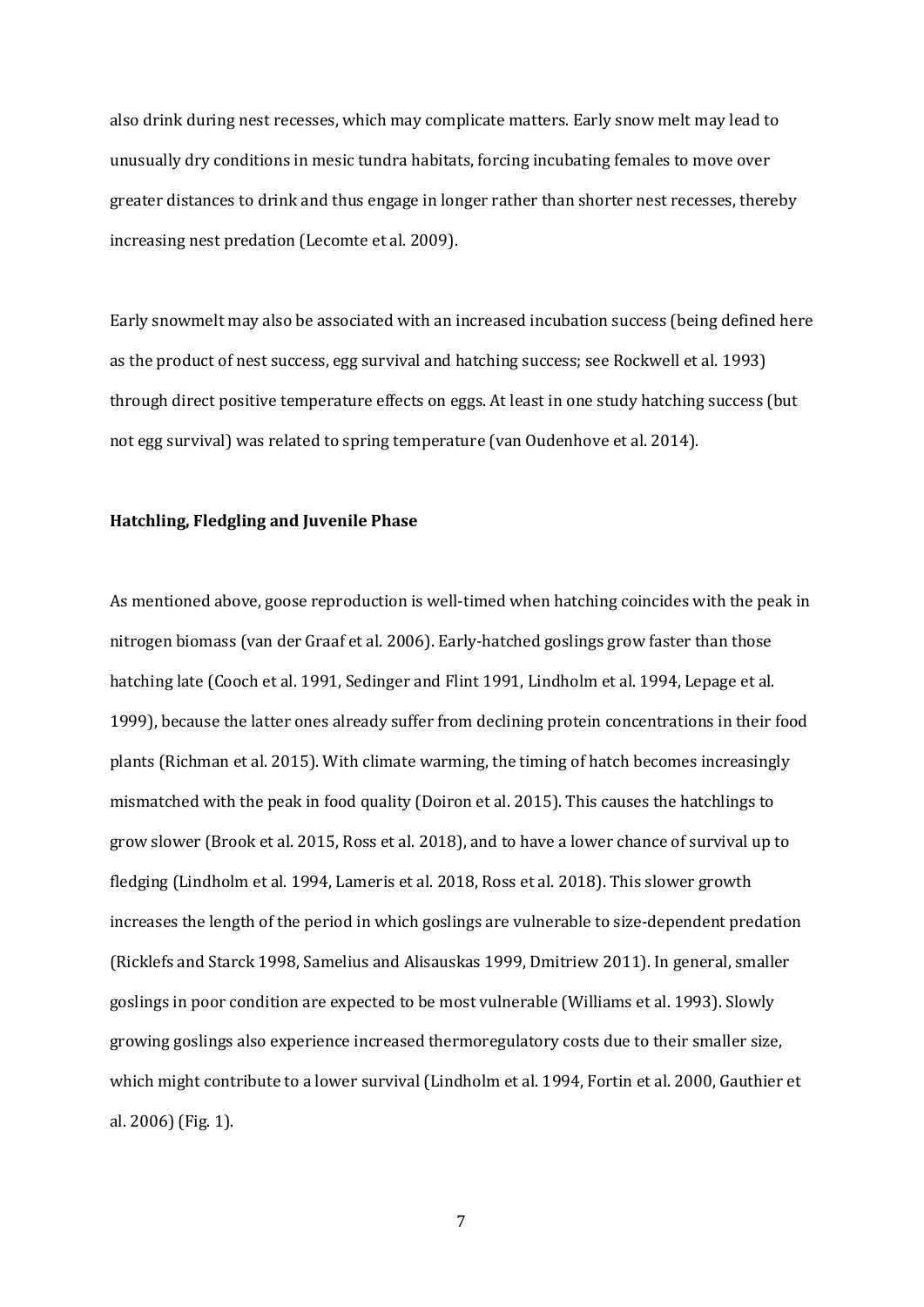Because slower growing goslings reach a smaller final body size, the slow growth has knock-on fitness effects later in life (Ankney and MacInnes 1978, Black and Owen 1987, Afton and Paulus 1992, Choudhury et al. 1996, Poisbleau et al. 2006). What is most relevant here is that juveniles small for their age experience reduced post-fledging survival (Loonen et al. 1999, Slattery and Alisauskas 2002, Brook et al. 2015), aggravating the negative effects of a mismatch (Fig. 1). Goose departure from the breeding grounds is found to be related to the first frost spell (Xu and Si 2019), and when gosling have not fledged by then they are left behind (Barry 1962). Arctic warming may lead to longer summer seasons, providing more time to grow which may partly offset any negative effects of a mismatch earlier in the season. However, it is unclear whether goslings can really profit from a longer season, because gosling mortality can be high even in the presence of abundant food if the nutritive quality is not sufficient to meet their needs for growth and maintenance (Richman et al. 2015).

## Combined Effects

Negative effects of a late snowmelt predominantly occur in the pre-laying, laying and nesting phase. Through the combined effects of lower breeding propensity, somewhat smaller clutch sizes and lower nest success, reproductive success of Arctic-nesting geese at hatching tends to be lower in late springs than early springs (Madsen et al. 2007, Dickey et al. 2008). In contrast, positive, potentially compensatory effects occur during the hatchling, fledgling and juvenile phase by a better match with nitrogen biomass after a late spring, as suggested by Clausen and Clausen (2013). This better match ensures a better growth, with knock-on effects on subsequent fledgling and juvenile survival. Because the annual reproductive success is the product of breeding propensity, clutch size, nest success and gosling survival, a late spring may both lower and enhance reproductive success. Conversely, an early onset of spring may have primarily beneficial effects in the pre-laying, laying and nesting phase, but deleterious effects during the hatchling, fledgling and juvenile phase through an increase of a mismatch (Fig. 1).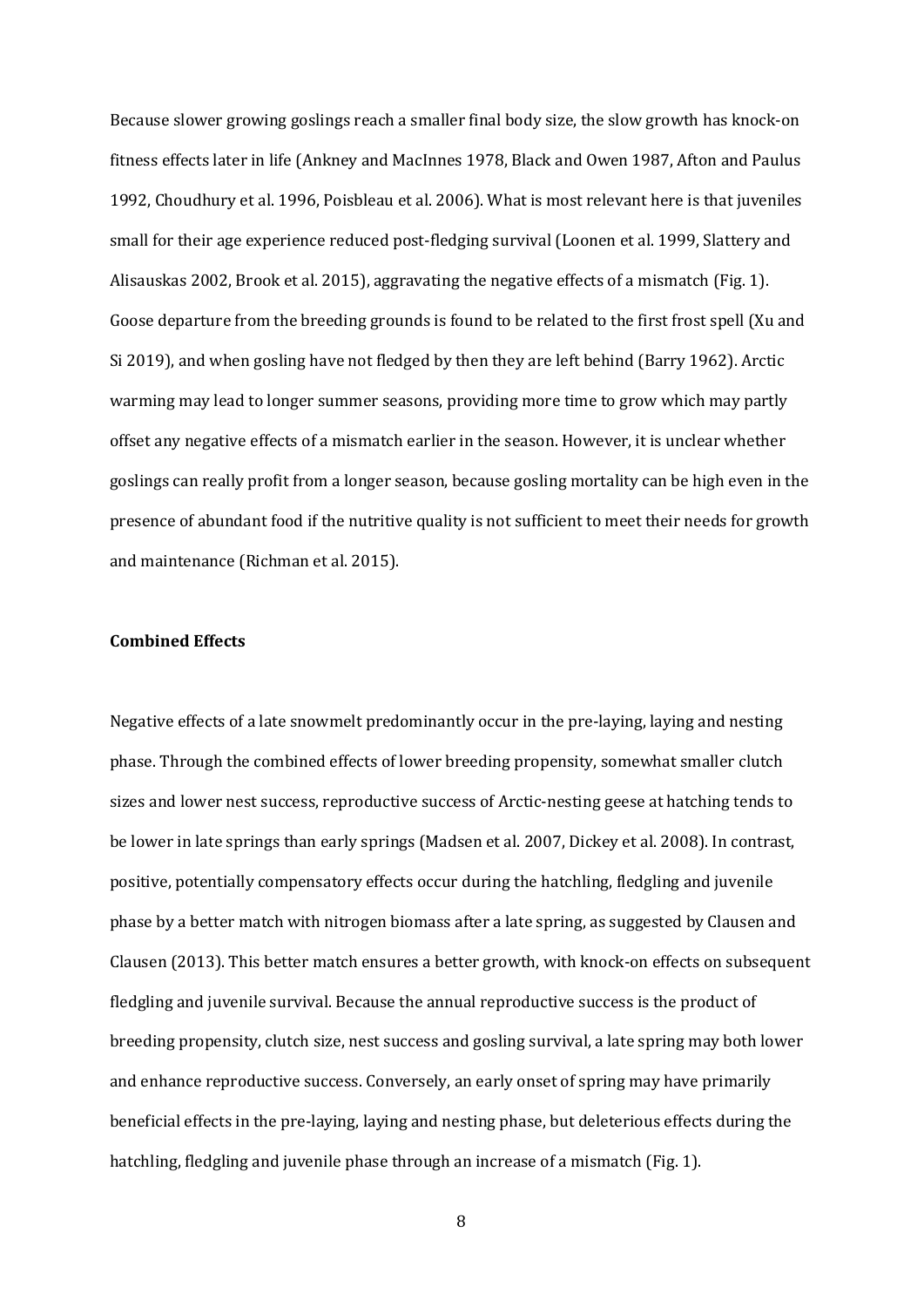The exact relationships with date of snowmelt depend on how hatch dates are correlated with date of snowmelt, and how date of snowmelt is correlated with date of peak nitrogen biomass (Lameris et al. 2018). Because these correlations differ between sites, and because of the differing life-histories of different species, the resulting effect of date of snowmelt on population productivity may differ between species. Light-bellied Brent Geese (Branta bernicla hrota) that showed a higher breeding productivity with a later snowmelt may be exceptionally vulnerable to a mismatch. They are long-distance migrants with a virtual non-stop migration that does not allow for adjustments in timing along the way (Clausen and Clausen 2013), while breeding in an area where climate is rapidly warming (Førland et al. 2011). Importantly, perhaps to prevent high thermoregulatory costs due to their small body size (Hupp et al. 2018), they are the last goose species to arrive on the breeding grounds (Clausen and Clausen 2013). While in general small bird species have less scope for capital-breeding than larger ones (Meijer and Drent 1999), the interval between arrival and laying can be of overriding importance, and, based on the short interval, they are expected, like Dark-bellied Brent Geese (*Branta bernicla bernicla*), to be largely capital breeders investing stores into their eggs (Klaassen et al. 2006). While they may have some leeway to adjust to earlier springs by using even more capital stores for egg production when spring starts early, like the closely related Black Brant *(Branta bernicla nigricans*) (Hupp et al. 2018), the options to prevent a mismatch seem to be limited; other (larger) goose species may have more options to start laying earlier in earlier years, because they simply arrive earlier (Hupp et al. 2018).

There are indications that the same processes as outlined above for geese are also relevant for other Arctic migrant bird groups, such as shorebirds. However, especially the shorebirds' smaller body size and largely insectivorous diet create some important differences. Being smaller than geese, shorebirds, for instance, are more at risk of starvation when snow melt is late and they have to survive on body stores (Morrison et al. 2007). They also differ from geese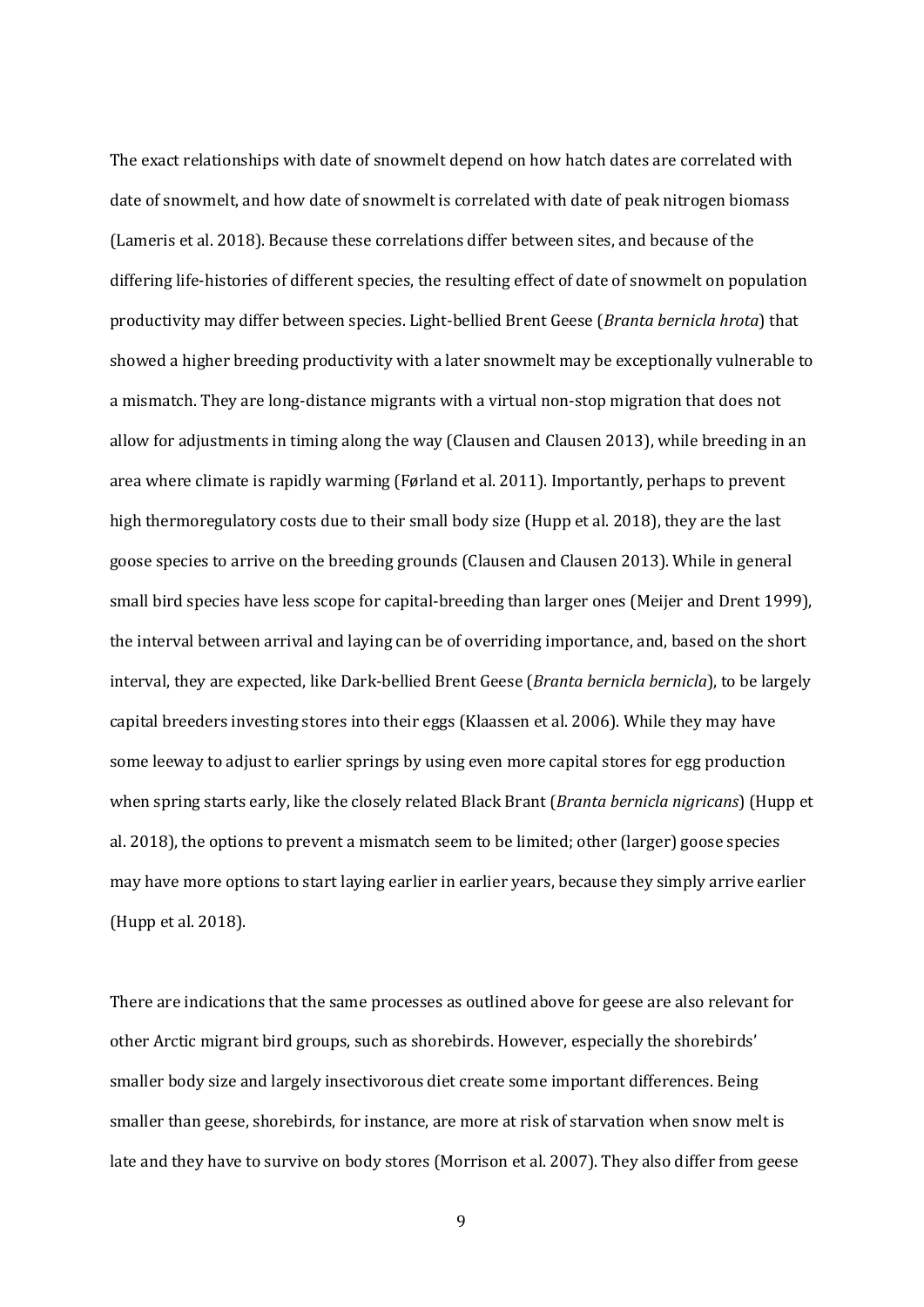in that they are income-breeders, forming their eggs from exogenous resources (Klaassen et al. 2001, Morrison and Hobson 2004, Hobson and Jehl 2010). For shorebirds in general, late springs are associated with reduced breeding success, due to higher risk of nest predation as well as less possibilities for re-laying (Meltofte et al. 2008). With regard to the mismatch, shorebird chicks, for instance, are dependent on a peak in arthropod abundance, that has shifted forward in time in recent years (Tulp and Schekkerman 2008, Reneerkens et al. 2016). Some species have responded by advancing laying dates, whereas others did not, suggesting there are migratory constraints to an advancement (McKinnon et al. 2012, Liebezeit et al. 2014, Reneerkens et al. 2016) In Red Knots (Calidris canutus canutus) body size of juveniles is positively related to date of snow melt in the Arctic, suggesting that their body size at fledging is smaller following a mismatch in early springs, resulting in a lower subsequent survival (van Gils et al. 2016). In general, however, evidence for a phenological mismatch for shorebirds is rare, perhaps because arthropod abundance, more than plant growth, is strongly affected by weather conditions following snow melt (McKinnon et al. 2012, Reneerkens et al. 2016, Leung et al. 2018, Corkery et al. 2019, Saalfeld et al. 2019). While only few studies investigate the connection between proportion of juveniles and climatic conditions in the breeding grounds and none of these include onset of spring, most of these studies find a higher proportion of juveniles following warm breeding seasons (Schekkerman et al. 1998, Beale et al. 2006, Aharon-Rotman et al. 2015).

While the positive effects of an early spring have been dominant in the historic past, the negative effects of an early spring may soon become more important due to the rapid climate warming in the Arctic. In any case, recognition of the chain of events (Fig. 1) is crucial when we want to be able to predict the effects of Arctic warming on goose productivity and eventually goose population dynamics.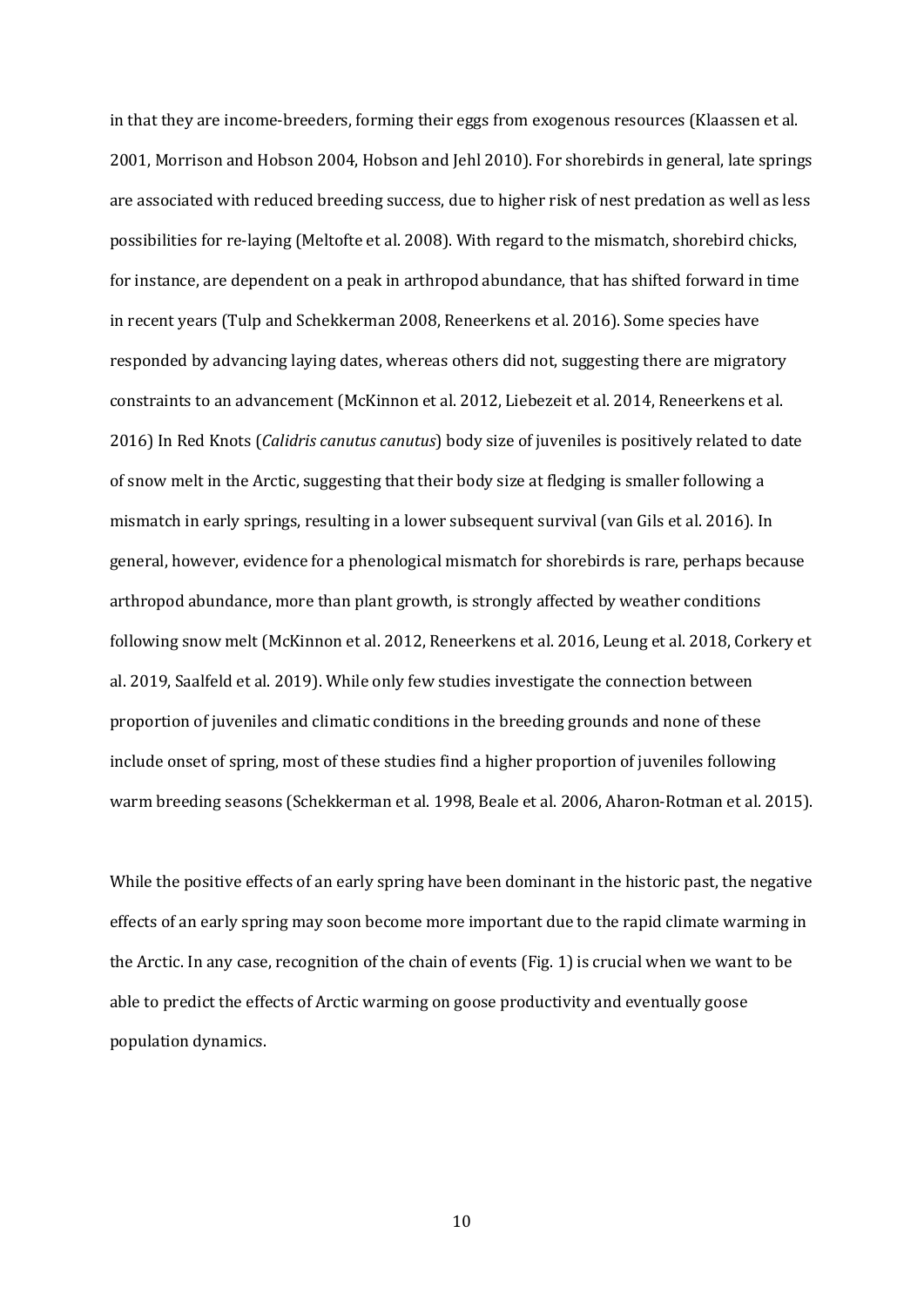## ACKNOWLEDGMENTS

We thank Ray Alisauskas and one anonymous reviewer for providing valuable comments that

helped to improve the manuscript.

Funding statement: We were funded by the Polar Program of the Netherlands Organisation for

Scientific Research (NWO; grants 866.13.010, ALWPP.2016.024 and ALWPP.2016.030).

Author contributions: Nolet and Schreven proposed the idea of this commentary; Nolet did the

original writing; Schreven, Boom and Lameris contributed to the writing.

# LITERATURE CITED

- Afton, A. D., and S. L. Paulus (1992). Incubation and Brood Care. In Ecology and Management of Breeding Waterfowl, (B. D. J. Batt, A. D. Afton, M. G. Anderson, C. D. Ankney, D. H. Johnson, J. A. Kadlec, and G. L. Krapu, Editors). University of Minnesota press, Minneapolis, MN, USA. 62-108.
- Aharon-Rotman, Y., M. Soloviev, C. Minton, P. Tomkovich, C. Hassell, and M. Klaassen (2015). Loss of periodicity in breeding success of waders links to changes in lemming cycles in Arctic ecosystems. Oikos 124:861-870.
- Aldrich, T. W., and D. G. Raveling (1993). Effects of experience and body weight on incubation behavior of Canada Geese. The Auk 100:670-679.
- Alisauskas, R. T. (2002). Arctic climate, spring nutrition, and recruitment in midcontinent lesser snow geese. Journal of Wildlife Management 66:181-193.
- Anderson, H. B., J. Madsen, E. Fuglei, G. H. Jensen, S. J. Woodin, and R. van der Wal (2014). The dilemma of where to nest: influence of spring snow cover, food proximity and predator abundance on reproductive success of an arctic-breeding migratory herbivore is dependent on nesting habitat choice. Polar Biology 38:153-162.
- Ankney, C. D. (1984). Nutrient reserve dynamics of breeding and moltting Brant. The Auk 101:361- 370.
- Ankney, C. D., and C. D. MacInnes (1978). Nutrient reserves and reproductive performance of female Lesser Snow Geese. The Auk 95:459-471.
- Barry, T. W. (1962). Effect of late seasons on Atlantic Brant reproduction. Journal of Wildlife Management 26:19-26.
- Beale, C. M., S. Dodd, and J. W. Pearce-Higgins (2006). Wader recruitment indices suggest nesting success is temperature-dependent in Dunlin Calidris alpina. Ibis 148:405-410.
- Bêty, J., G. Gauthier, and J.-F. Giroux (2003). Body condition, migration, and timing of reproduction in snow geese: a test of the condition-dependent model of optimal clutch size. American Naturalist 162:110-121.
- Bêty, J., G. Gauthier, E. Korpimäki, and J.-F. Giroux (2002). Shared predators and indirect trophic interactions: lemming cycles and arctic-nesting geese. Journal of Animal Ecology 71:88-98.
- Black, J. M., and M. Owen (1987). Determinants of social rank in goose flocks: Acquisition of social rank in young geese. Behaviour 102:129-146.
- Both, C., and M. E. Visser (2001). Adjustment to climate change is constrained by arrival date in a long-distance migrant bird. Nature 411:296-298.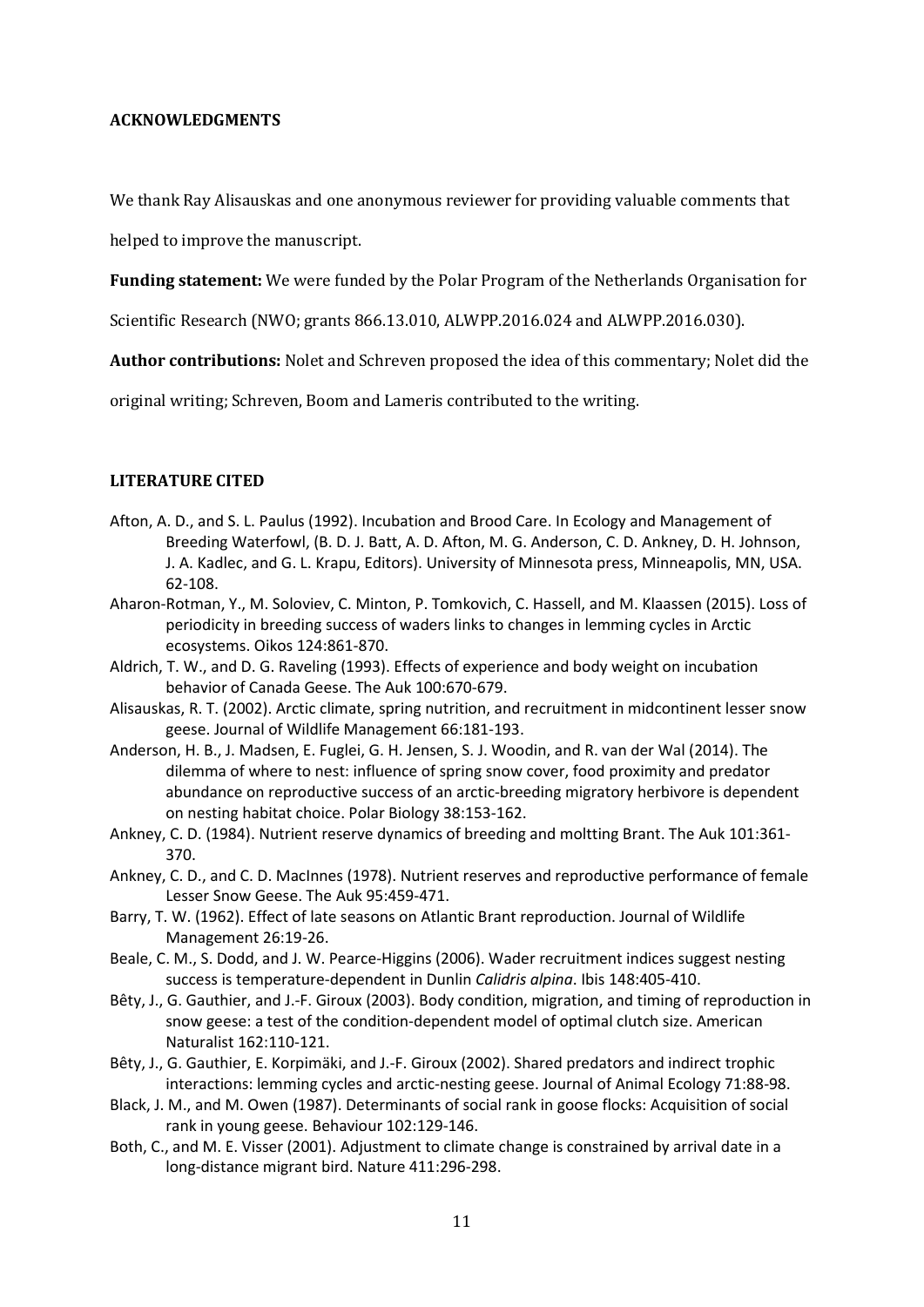- Box, J. E., W. T. Colgan, T. R. Christensen, N. M. Schmidt, M. Lund, F.-J. W. Parmentier, R. Brown, U. S. Bhatt, E. S. Euskirchen, V. E. Romanovsky, J. E. Walsh, et al. (2019). Key indicators of Arctic climate change: 1971–2017. Environmental Research Letters 14.
- Brook, R. W., J. O. Leafloor, K. F. Abraham, and D. C. Douglas (2015). Density dependence and phenological mismatch: consequences for growth and survival of sub-arctic nesting Canada Geese. Avian Conservation and Ecology 10:1.
- Budeau, D. A., J. T. Ratti, and C. R. Ely (1991). Energy dynamics, foraging ecology, and behavior of prenesting greater white-fronted geese. Journal of Wildlife Management 55:556-563.
- Choudhury, S., J. M. Black, and M. Owen (1996). Body size, fitness and compatibility in Barnacle Geese Branta leucopsis. Ibis 138:700-709.
- Clausen, K. K., and P. Clausen (2013). Earlier Arctic springs cause phenological mismatch in longdistance migrants. Oecologia 173:1101-1112.
- Cleasby, I. R., T. W. Bodey, F. Vigfusdottir, J. L. McDonald, G. McElwaine, K. Mackie, K. Colhoun, and S. Bearhop (2017). Climatic conditions produce contrasting influences on demographic traits in a long-distance Arctic migrant. Journal of Animal Ecology 86:285-295.
- Cooch, E. G., D. B. Lank, A. Dzubin, R. F. Rockwell, and F. Cooke (1991). Body size variation in Lesser Snow Geese: environmental plasticity in gosling growth rates. Ecology 72:503-512.
- Cooke, F., R. F. Rockwell, and D. B. Lank (1995). The Snow Geese of La Pérouse Bay: natural selection in the wild. Oxford University Press, Oxford, UK.
- Corkery, C. A., E. Nol, and L. McKinnon (2019). No effects of asynchrony between hatching and peak food availability on chick growth in Semipalmated Plovers (Charadrius semipalmatus) near Churchill, Manitoba. Polar Biology 42:593-601.
- Daan, S., C. Dijkstra, and J. M. Tinbergen (1990). Family planning in the kestrel (Falco tinnunculus): the ultimate control of covariation of laying date and clutch size. Behaviour 114:83-116.
- Dickey, M.-H., G. Gauthier, and M.-C. Cadieux (2008). Climatic effects on the breeding phenology and reproductive success of an arctic-nesting goose species. Global Change Biology 14:1973- 1985.
- Dmitriew, C. M. (2011). The evolution ofgrowth trajectories: what limits growth rate? Biological Reviews 86:97–116.
- Doiron, M., G. Gauthier, and E. Levesque (2015). Trophic mismatch and its effects on the growth of young in an Arctic herbivore. Global Change Biology 21:4364-4376.
- Doiron, M., P. Legagneux, G. Gauthier, and E. Lévesque (2013). Broad-scale satellite Normalized Difference Vegetation Index data predict plant biomass and peak date of nitrogen concentration in Arctic tundra vegetation. Applied Vegetation Science 16:343-351.
- Dokter, A. M., W. Fokkema, S. K. Bekker, W. Bouten, B. S. Ebbinge, G. Müskens, H. Olff, H. P. v. d. Jeugd, and B. A. Nolet (2018). Body stores persist as fitness correlate in a long-distance migrant released from food constraints Behavioral Ecology 29:1157-1166.
- Drent, R., C. Both, M. Green, J. Madsen, and T. Piersma (2003). Pay-offs and penalties of competing migratory schedules. Oikos 103:274-292.
- Drent, R. H., and S. Daan (1980). The prudent parent: energetic adjustments in avian breeding. Ardea 68:225-252.
- Duriez, O., S. Bauer, A. Destin, J. Madsen, B. A. Nolet, R. A. Stillman, and M. Klaassen (2009). What decision rules might pink-footed geese use to depart on migration? An individual-based model. Behavioral Ecology 20:560-569.
- Ebbinge, B. S., and B. Spaans (1995). The importance of body reserves accumulated in spring staging areas in the temperate zone for breeding in Dark-bellied Brent Geese Branta b. bernicla in the high Arctic. Journal of Avian Biology 26:105-113.
- Eichholz, M. W., and J. S. Sedinger (1999). Regulation of incubation behavior in Black Brant. Canadian Journal of Zoology 77:249-257.
- Eichhorn, G., H. P. Van der Jeugd, H. A. Meijer, and R. H. Drent (2010). Fueling incubation: differential use of body stores in Arctic- and temperate-breeding Barnacle Geese (Branta leucopsis) The Auk 127:162-172.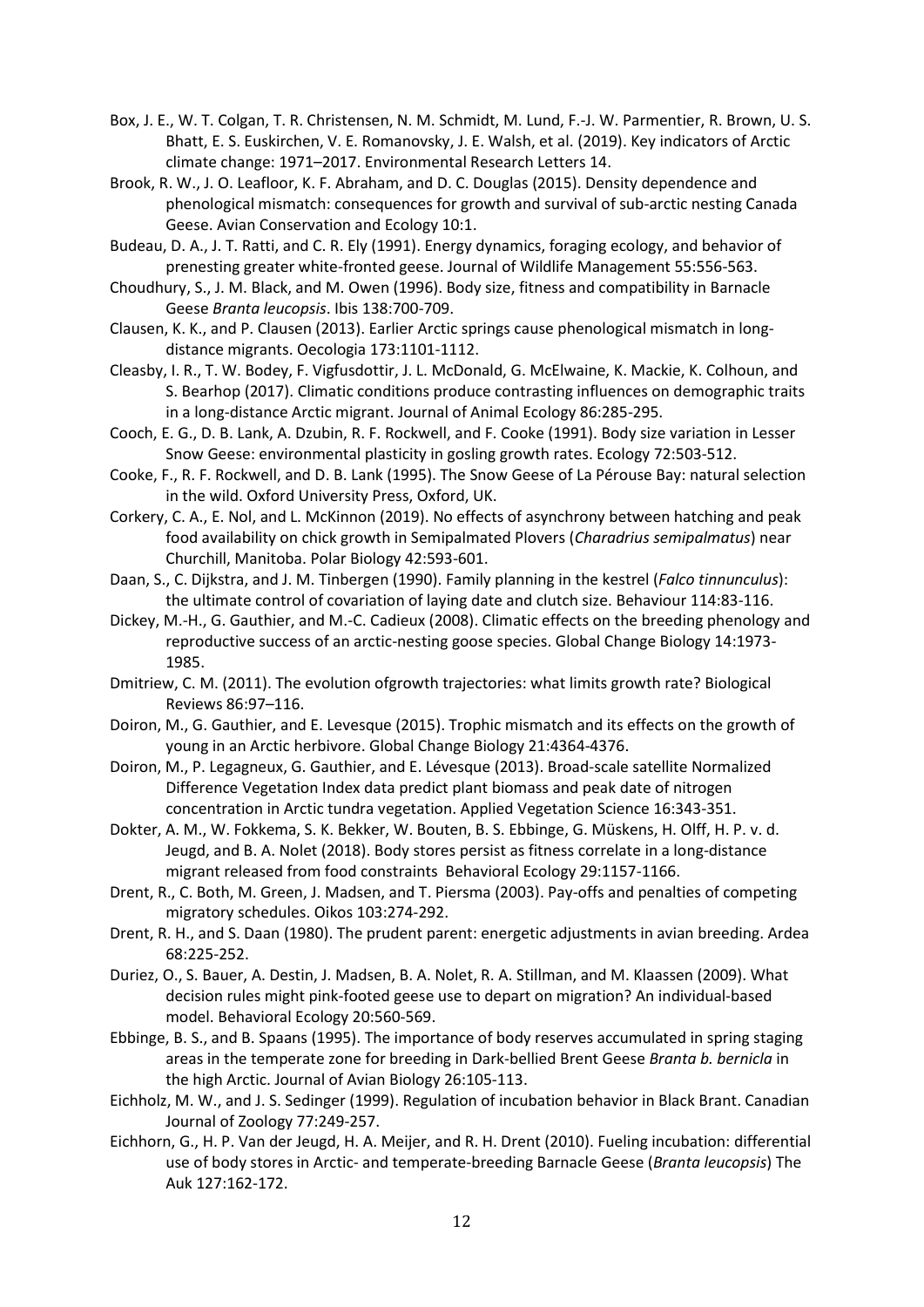- Førland, E. J., R. Benestad, I. Hanssen-Bauer, J. E. Haugen, and T. E. Skaugen (2011). Temperature and precipitation development at Svalbard 1900–2100. Advances in Meteorology 2011:1-14.
- Fortin, D., J. Larochelle, and G. Gauthier (2000). The effect of wind, radiation and body orientation on the thermal environment of Greater Snow goose goslings. Journal of Thermal Biology 25:227- 238.
- Gauthier, G., J. Bety, M. C. Cadieux, P. Legagneux, M. Doiron, C. Chevallier, S. Lai, A. Tarroux, and D. Berteaux (2013). Long-term monitoring at multiple trophic levels suggests heterogeneity in responses to climate change in the Canadian Arctic tundra. Philosophical Transactions of the Royal Society B: Biological Sciences 368:20120482.
- Gauthier, G., J. Bêty, and K. A. Hobson (2003). Are Greater Snow Geese capital breeders? New evidence from a stable-isotope model. Ecology 84:3250-3264.
- Gauthier, G., F. Fournier, and J. Larochelle (2006). The effect of environmental conditions on early growth in geese. Acta Zooligica Sinica 52(Suppl.):670–674.
- Hahn, S., M. J. J. E. Loonen, and M. Klaassen (2011). The reliance on distant resources for egg formation in high Arctic breeding barnacle geese Branta leucopsis. Journal of Avian Biology 42:159-168.
- Hobson, K. A., and J. R. Jehl (2010). Arctic waders and the capital-income continuum: Further tests using isotopic contrasts of egg components. Journal of Avian Biology 41:565-572.
- Hobson, K. A., C. M. Sharp, R. L. Jefferies, R. F. Rockwell, and K. F. Abraham (2011). Nutrient allocation strategies to eggs by Lesser Snow Geese (Chen caerulescens) at a sub-Arctic colony. The Auk 128:156-165.
- Hupp, J. W., D. H. Ward, D. X. Soto, and K. A. Hobson (2018). Spring temperature, migration chronology, and nutrient allocation to eggs in three species of arctic-nesting geese: Implications for resilience to climate warming. Global Change Biology 24:5056-5071.
- Jensen, G. H., J. Madsen, F. A. Johnson, and M. P. Tamstorf (2014). Snow conditions as an estimator of the breeding output in high-Arctic pink-footed geese Anser brachyrhynchus. Polar Biology 37:1-14.
- Klaassen, M., K. F. Abraham, R. L. Jefferies, and M. Vrtiska (2006). Factors affecting the site of investment, and the reliance on savings for arctic breeders: the capital-income dichotomy revisited. Ardea 94:371-384.
- Klaassen, M., S. Hahn, H. Korthals, and J. Madsen (2017). Eggs brought in from afar: Svalbardbreeding pink-footed geese can fly their eggs across the Barents Sea. Journal of Avian Biology 48:173-179.
- Klaassen, M., Å. Lindström, H. Meltofte, and T. Piersma (2001). Arctic waders are not capital breeders. Nature 413:794.
- Knudsen, E., A. Lindén, C. Both, N. Jonzén, F. Pulido, N. Saino, W. J. Sutherland, L. A. Bach, T. Coppack, T. Ergon, P. Gienapp, et al. (2011). Challenging claims in the study of migratory birds and climate change. Biological Reviews 86:928-946.
- Kölzsch, A., S. Bauer, R. de Boer, L. Griffin, D. Cabot, K.-M. Exo, H. P. van der Jeugd, and B. A. Nolet (2015). Forecasting spring from afar? Timing of migration and predictability of phenology along different migration routes of an avian herbivore. Journal of Animal Ecology 84:272– 283.
- Kölzsch, A., G. J. D. M. Müskens, H. Kruckenberg, P. Glazov, R. Weinzierl, B. A. Nolet, and M. Wikelski (2016). Towards a new understanding of migration timing: slower spring than autumn migration in geese reflects different decision rules for stopover use and departure. Oikos 125:1496-1507.
- Lameris, T. K., F. Jochems, A. J. v. d. Graaf, M. Andersson, J. Limpens, and B. A. Nolet (2017a). Forage plants of an Arctic-nesting herbivore show larger warming response in breeding than wintering grounds, potentially disrupting migration phenology. Ecology and Evolution 7:2652-2660.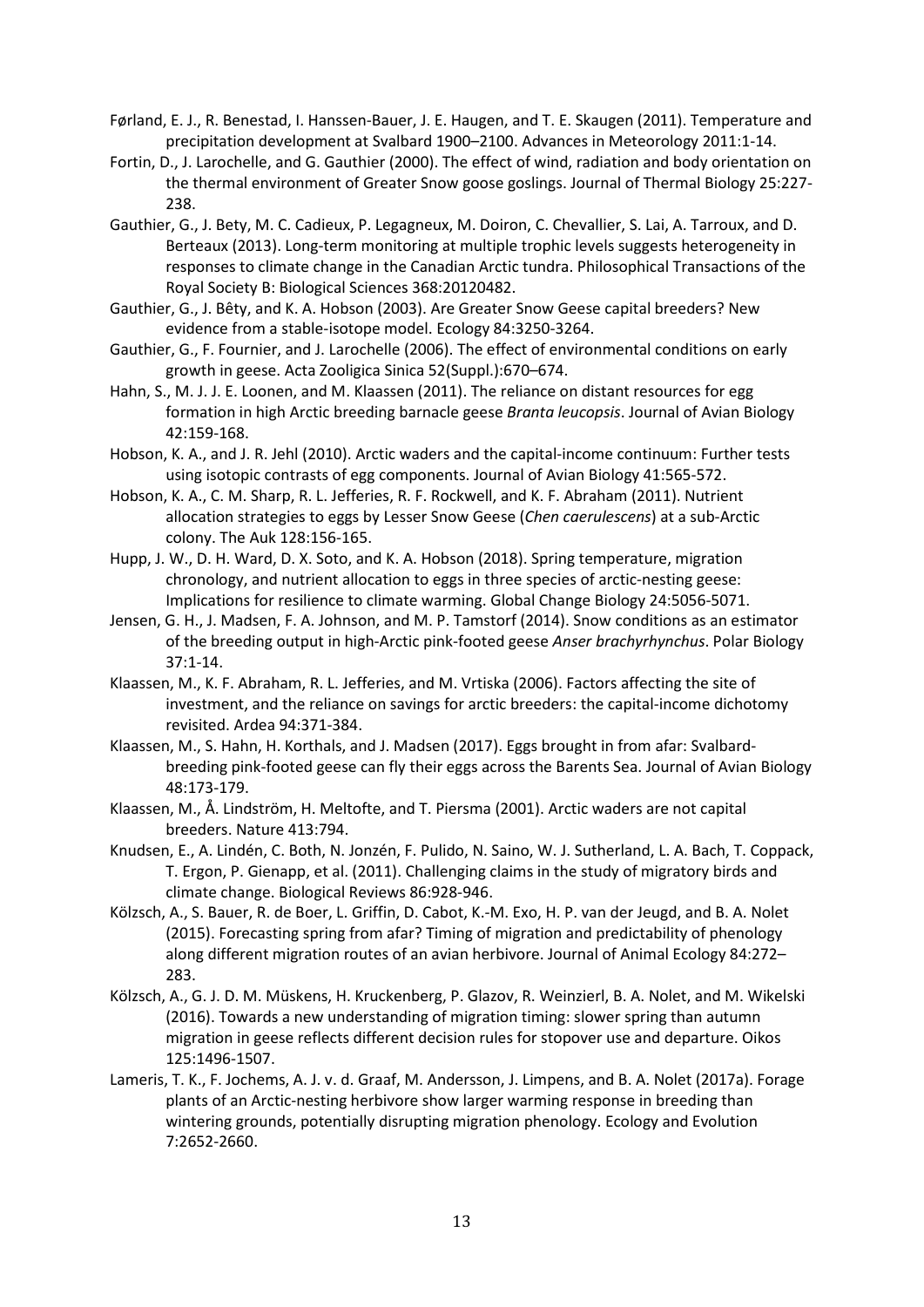- Lameris, T. K., I. Scholten, S. Bauer, M. M. P. Cobben, B. J. Ens, and B. A. Nolet (2017b). Potential for an Arctic-breeding migratory bird to adjust spring migration phenology to Arctic amplification. Global Change Biology 23:4058-4067.
- Lameris, T. K., H. P. van der Jeugd, G. Eichhorn, A. M. Dokter, W. Bouten, M. P. Boom, K. E. Litvin, B. J. Ens, and B. A. Nolet (2018). Arctic geese tune migration to a warming climate but still suffer from a phenological mismatch. Current Biology 28:2467-2473.
- Lecomte, N., G. Gauthier, and J.-F. Giroux (2009). A link between water availability and nesting success mediated by predator–prey interactions in the Arctic. Ecology 90:465-475.
- Lepage, D., A. Desrochers, and G. Gauthier (1999). Seasonal decline of growth and fledging success in Snow Geese Anser caerulescens: An effect of date or parental quality? Journal of Avian Biology 30:72-78.
- Lepage, D., G. Gauthier, and S. Menu (2000). Reproductive consequences of egg-laying decisions in snow geese. Journal of Animal Ecology 69:414-427.
- Lepage, D., G. Gauthier, and A. Reed (1998). Seasonal variation in growth of greater snow goose goslings: the role of food supply. Oecologia 114:226-235.
- Leung, M. C. Y., E. Bolduc, F. I. Doyle, D. G. Reid, B. S. Gilbert, A. J. Kenney, C. J. Krebs, and J. Bêty (2018). Phenology of hatching and food in low Arctic passerines and shorebirds: is there a mismatch? Arctic Science 4:538-556.
- Liebezeit, J. R., K. E. B. Gurney, M. Budde, S. Zack, and D. Ward (2014). Phenological advancement in arctic bird species: relative importance of snow melt and ecological factors. Polar Biology 37:1309-1320.
- Lindberg, M. S., J. S. Sedinger, and P. L. Flint (1997). Effects of spring environment on nesting phenology and clutch size of Black Brant. The Condor 99:381-388.
- Lindholm, A., G. Gauthier, and A. Desrochers (1994). Effects of hatch date and food supply on gosling growth in Arctic-nesting Greater Snow Geese. The Condor 96:898-908.
- Loonen, M., L. W. Bruinzeel, J. M. Black, and R. H. Drent (1999). The benefit of large broods in barnacle geese: a study using natural and experimental manipulations. Journal of Animal Ecology 68:753-768.
- Madsen, J., M. Mikkel Tamstorf, M. Klaassen, N. Eide, C. Glahder, F. Rigét, H. Nyegaard, and F. Cottaar (2007). Effects of snow cover on the timing and success of reproduction in high-Arctic pink-footed geese Anser brachyrhynchus. Polar Biology 30:1363-1372.
- Mainguy, J., J. Bety, G. Gauthier, and J. F. Giroux (2002). Are body condition and reproductive effort of laying Greater Snow Geese affected by the spring hunt? The Condor 104:156-161.
- McKinnon, L., M. Picotin, E. Bolduc, C. Juillet, and J. Bêty (2012). Timing of breeding, peak food availability, and effects of mismatch on chick growth in birds nesting in the High Arctic. Canadian Journal of Zoology 90:961-971.
- McKinnon, L., P. A. Smith, E. Nol, J. L. Martin, F. I. Doyle, K. F. Abraham, H. G. Gilchrist, R. I. G. Morrison, and J. Bêty (2010). Lower predation risk for migratory birds at high latitudes. Science 327:326-327.
- Meijer, T., and R. Drent (1999). Re-examination of the capital and income dichotomy in breeding birds. Ibis 141:399-414.
- Meltofte, H., T. T. Høye, and N. M. Schmidt (2008). Effects of food availability, snow and predation on breeding performance of waders at Zackenberg. In High-Arctic Ecosystem Dynamics in a Changing Climate. Advances in Ecological Research 40:325-343.
- Morrison, R. I. G., N. C. Davidson, and J. R. Wilson (2007). Survival of the fattest: body stores on migration and survival in red knots Calidris canutus islandica. Journal of Avian Biology 38:479-487.
- Morrison, R. I. G., and K. A. Hobson (2004). Use of body stores in shorebirds after arrival on higharctic breeding grounds. The Auk 121:333-344.
- Morrissette, M., J. Bêty, G. Gauthier, A. Reed, and J. Lefebvre (2010). Climate, trophic interactions, density dependence and carry-over effects on the population productivity of a migratory Arctic herbivorous bird. Oikos 119:1181-1191.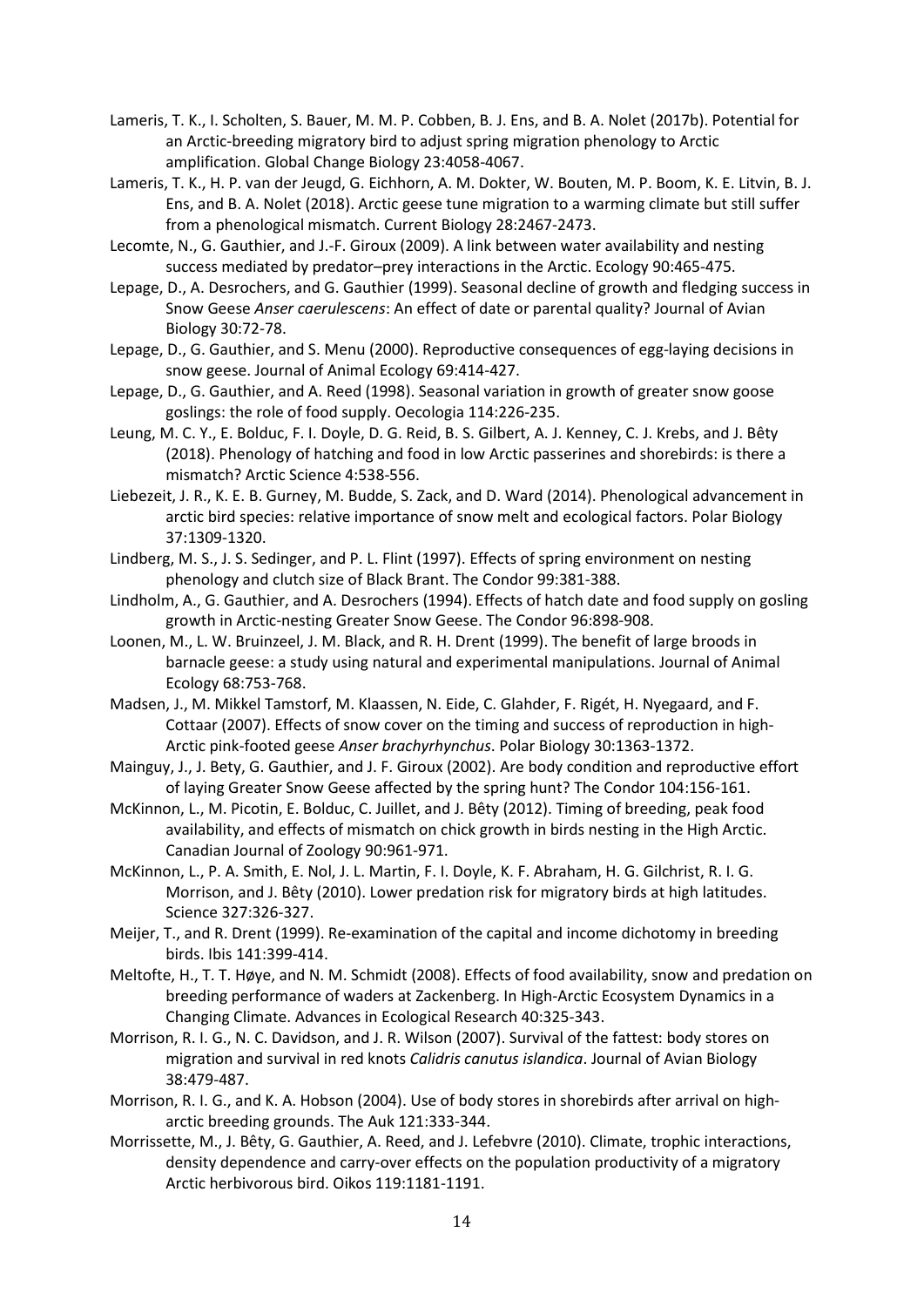- Murphy, M. T. (1986). Temporal components of reproductive variability in eastern kingbirds (Tyrannus tyrannus). Ecology 67:1483-1492.
- Nolet, B. A., S. Bauer, N. Feige, Y. I. Kokorev, I. Y. Popov, and B. S. Ebbinge (2013). Faltering lemming cycles reduce productivity and population size of a migratory Arctic goose species. Journal of Animal Ecology 82:804-813.
- Nolet, B. A., L. Broftová, I. M. A. Heitköning, A. Vorel, and V. Kostkan (2005). Slow growth of a translocated beaver population partly due to climatic shift in food quality. Oikos 111:632- 640.
- Parmesan, C., and G. Yohe (2003). A globally coherent fingerprint of climate change impacts across natural systems. Nature 421:37-42.
- Perrins, C. M. (1970). The timing of birds' breeding seasons. Ibis 112:242-255.
- Perrins, C. M., and R. H. McCleery (1989). Laying dates and clutch size in the great tit. Wilson Bulletin 101:236-253.
- Pithan, F., and T. Mauritsen (2014). Arctic amplification dominated by temperature feedbacks in contemporary climate models. Nature Geoscience 7:181–184.
- Poisbleau, M., F. H., M. Valeix, P.-Y. Perroi, S. Dalloyau, and M. M. Lambrechts (2006). Social dominance correlates and family status in wintering dark-bellied brent geese, Branta bernicla bernicla. Animal Behaviour 71:1351-1358.
- Prop, J., and J. De Vries (1993). Impact of snow and food conditions on the reproductive performance of barnacle geese Branta leucopsis. Ornis Scandinavica 24:110-121.
- Raveling, D. G. (1978). The timing of egg laying by northern geese. The Auk 95:294-303.
- Reed, E. T., G. Gauthier, and J. F. Giroux (2004). Effects of spring conditions on breeding propensity of Greater Snow Goose females. Animal Biodiversity and Conservation 27:35–46.
- Reneerkens, J., N. M. Schmidt, O. Gilg, J. Hansen, L. H. Hansen, J. Moreau, and T. Piersma (2016). Effects of food abundance and early clutch predation on reproductive timing in a high Arctic shorebird exposed to advancements in arthropod abundance. Ecology and Evolution 6:7375- 7386.
- Richman, S. E., J. O. Leafloor, W. H. Karasov, and S. R. McWilliams (2015). Ecological implications of reduced forage quality on growth and survival of sympatric geese. Journal of Animal Ecology 84:284-298.
- Ricklefs, R. E., and J. M. Starck (1998). The evolution of the developmental mode in birds. In Avian growth and development. Evolution within the altricial-precocial spectrum. , (J. M. Starck, and R. E. Ricklefs, Editors). Oxford University Press, New York. 366-382.
- Rockwell, R. F., E. G. Cooch, C. B. Thompson, and F. Cooke (1993). Age and reproductive success in female lesser snow geese: experience, senescence and the cost of philopatry. Journal of Animal Ecology 62:323-333.
- Ross, M. V., R. T. Alisauskas, D. C. Douglas, and D. K. Kellett (2017). Decadal declines in avian herbivore reproduction: density-dependent nutrition and phenological mismatch in the Arctic. Ecology 98:1869–1883.
- Ross, M. V., R. T. Alisauskas, D. C. Douglas, D. K. Kellett, and K. L. Drake (2018). Density dependent and phenological mismatch effects on growth and survival in lesser snow and Ross's goslings. Journal of Avian Biology 49:e01748.
- Rowe, L., D. Ludwig, and D. Schluter (1994). Time, condition, and the seasonal decline of avian clutch size. American Naturalist 143:698-772.
- Ryder, J. P. (1970). A possible factor in the evolution of clutch size in Ross' Goose. Wilson Bulletin 82:5-13.
- Saalfeld, S. T., D. C. McEwen, D. C. Kesler, M. G. Butler, J. A. Cunningham, A. C. Doll, W. B. English, D. E. Gerik, K. Grond, P. Herzog, B. L. Hill, et al. (2019). Phenological mismatch in Arctic-breeding shorebirds: Impact of snowmelt and unpredictable weather conditions on food availability and chick growth. Ecology & Evolution 9:6693-6707.
- Samelius, G., and R. T. Alisauskas (1999). Diet and growth of glaucous gulls at a large Arctic goose colony. Canadian Journal of Zoology 77:1327–1331.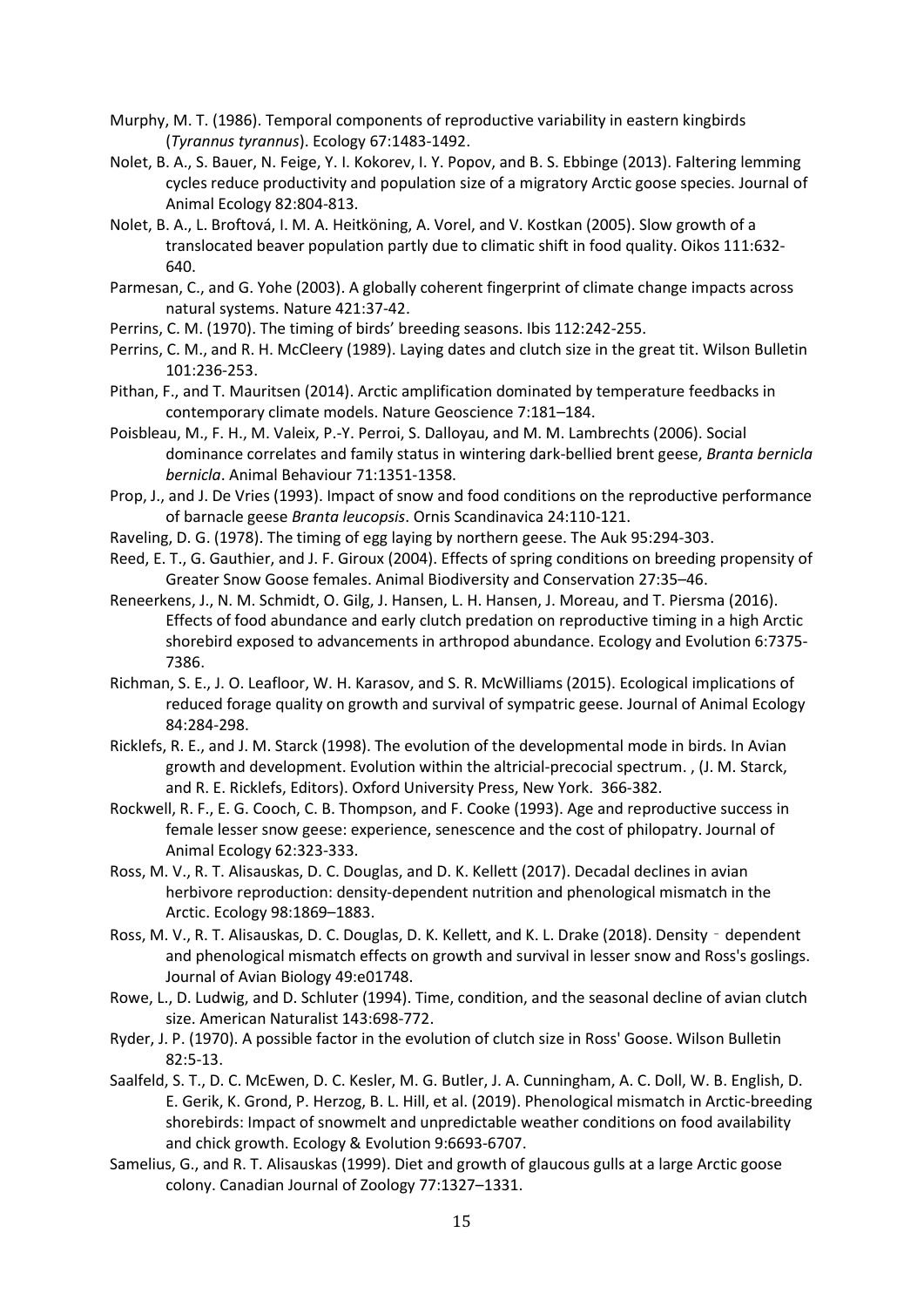- Samelius, G., and R. T. Alisauskas (2001). Deterring arctic fox predation: the role of parental nest attendance by lesser snow geese. Canadian Journal of Zoology 79:861-866.
- Schekkerman, H., M. W. J. van Roomen, and L. G. Underhill (1998). Growth, behaviour of broods and weather-related variation in breeding productivity of Curlew Sandpipers Calidris ferruginea.. Ardea 86:153-168.
- Schmutz, J. A., K. A. Hobson, and J. A. Morse (2006). An isotopic assessment of protein from diet and endogenous stores: effects on egg production and incubation behaviour of geese. Ardea 94:385-397.
- Sedinger, J. S., and P. L. Flint (1991). Growth rate is negatively correlated with hatch date in Black Brant. Ecology 72:496-502.
- Sedinger, J. S., and D. G. Raveling (1986). Timing of nesting by Canada geese in relation to the phenology and availability of their food plants. Journal of Animal Ecology 55:1083-1102.
- Sénéchal, E., J. Bêty, and H. G. Gilchrist (2011). Interactions between lay date, clutch size, and postlaying energetic needs in a capital breeder. Behavioral Ecology 22:162–168.
- Serreze, M. C., and J. A. Francis (2006). The Arctic on the fast track of change. Weather 61:65-69.
- Shariatinajafabadi, M., T. Wang, A. K. Skidmore, A. G. Toxopeus, A. K. lzsch, B. A. Nolet, K.-M. Exo, L. Griffin, J. Stahl, and D. Cabot (2014). Migratory herbivorous waterfowl track satellite-derived green wave index. PLoS ONE 9:e108331.
- Sharp, C. M., K. F. Abraham, K. A. Hobson, and G. Burness (2013). Allocation of nutrients to reproduction at high latitudes: Insights from two species of sympatrically nesting geese. The Auk 130:171-179.
- Slattery, S. M., and R. T. Alisauskas (2002). Use of the Barker model in an experiment examining covariate effects on first-year survival in Ross's Geese (Chen rossii): a case study. Journal of Applied Statistics 29:497- 508.
- Somveille, M., A. S. L. Rodrigues, and A. Manica (2018). Energy efficiency drives the global seasonal distribution of birds. Nature Ecology & Evolution 2:962-969.
- Spaans, B., C. A. Van't Hoff, W. Van der Veer, and B. S. Ebbinge (2007). The significance of female body stores for egg laying and incubation in Dark-bellied Brent Geese Branta bernicla bernicla. Ardea 95:3-15.
- Thackeray, S. J., T. H. Sparks, M. Frederiksen, S. Burthe, P. J. Bacon, J. R. Bell, M. S. Botham, T. M. Brereton, P. W. Bright, L. Carvalho, T. I. M. Clutton-Brock, et al. (2010). Trophic level asynchrony in rates of phenological change for marine, freshwater and terrestrial environments. Global Change Biology 16:3304-3313.
- Tombre, I. M., and K. E. Erikstad (1996). An experimental study of incubation effort in high-Arctic barnacle geese. Journal of Animal Ecology 65:325-331.
- Tombre, I. M., K. A. Hogda, J. Madsen, L. R. Griffin, E. Kuijken, P. Shimmings, E. Rees, and C. Verscheure (2008). The onset of spring and timing of migration in two arctic nesting goose populations: the pink-footed goose Anser bachyrhynchus and the barnacle goose Branta leucopsis. Journal of Avian Biology 39:691-703.
- Trinder, M. N., D. Hassell, and S. Votier (2009). Reproductive performance in arctic-nesting geese is influenced by environmental conditions during the wintering, breeding and migration seasons. Oikos 118:1093-1101.
- Tulp, I., and H. Schekkerman (2008). Has prey availability for arctic birds advanced with climate change? Hindcasting the abundance of tundra arthropods using weather and seasonal variation. Arctic 61:48-60.
- van der Graaf, A. J., J. Stahl, A. Klimkowska, J. P. Bakker, and R. H. Drent (2006). Surfing on a green wave – how plant growth drives spring migration in the Barnacle Goose Branta leucopsis. Ardea 94:567-577.
- Van der Jeugd, H. P., G. Eichhorn, K. E. Litvin, J. Stahl, K. Larsson, A. J. Van der Graaf, and R. H. Drent (2009). Keeping up with early springs: rapid range expansion in an avian herbivore incurs a mismatch between reproductive timing and food supply. Global Change Biology 15:1057- 1071.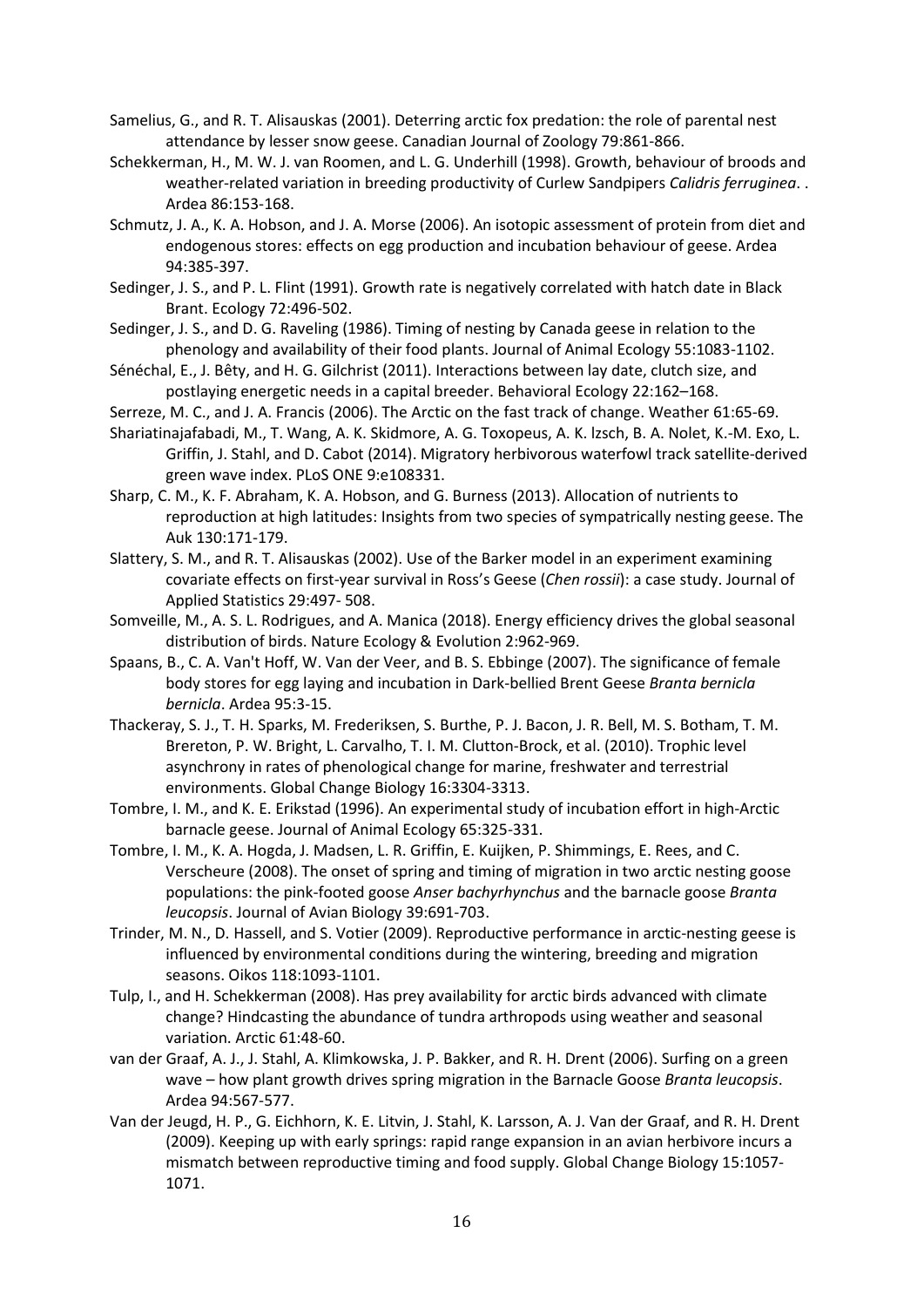- van Gils, J. A., S. Lisovski, T. Lok, W. Meissner, A. Ożarowska, J. de Fouw, E. Rakhimberdiev, M. Y. Soloviev, T. Piersma, and M. Klaassen (2016). Body shrinkage due to Arctic warming reduces red knot fitness in tropical wintering range. Science 352:819-821.
- van Oudenhove, L., G. Gauthier, and J. D. Lebreton (2014). Year-round effects of climate on demographic parameters of an arctic-nesting goose species. Journal of Animal Ecology 83:1322-1333.
- van Wijk, R. E., A. Kölzsch, H. Kruckenberg, B. S. Ebbinge, G. J. D. M. Müskens, and B. A. Nolet (2012). Individually tracked geese follow peaks of temperature acceleration during spring migration Oikos 121:655-664.
- Visser, M. E., L. te Marvelde, and M. E. Lof (2012). Adaptive phenological mismatches of birds and their food in a warming world. Journal of Ornithology 153:75-84.
- Visser, M. E., A. J. van Noordwijk, J. M. Tinbergen, and C. M. Lessells (1998). Warmer springs lead to mis-timed reproduction in Great Tits (Parus major). Proceedings of the Royal Society, London B 265:1867-1870.
- Williams, T. D., E. G. Cooch, R. L. Jefferies, and F. Cooke (1993). Environmental degradation, food limitation and reproductive output: juvenile survival in lesser snow geese. Journal of Animal Ecology 62:766-777.
- Xu, F., and Y. Si (2019). The frost wave hypothesis: How the environment drives autumn departure of migratory waterfowl. Ecological Indicators 101:1018-1025.